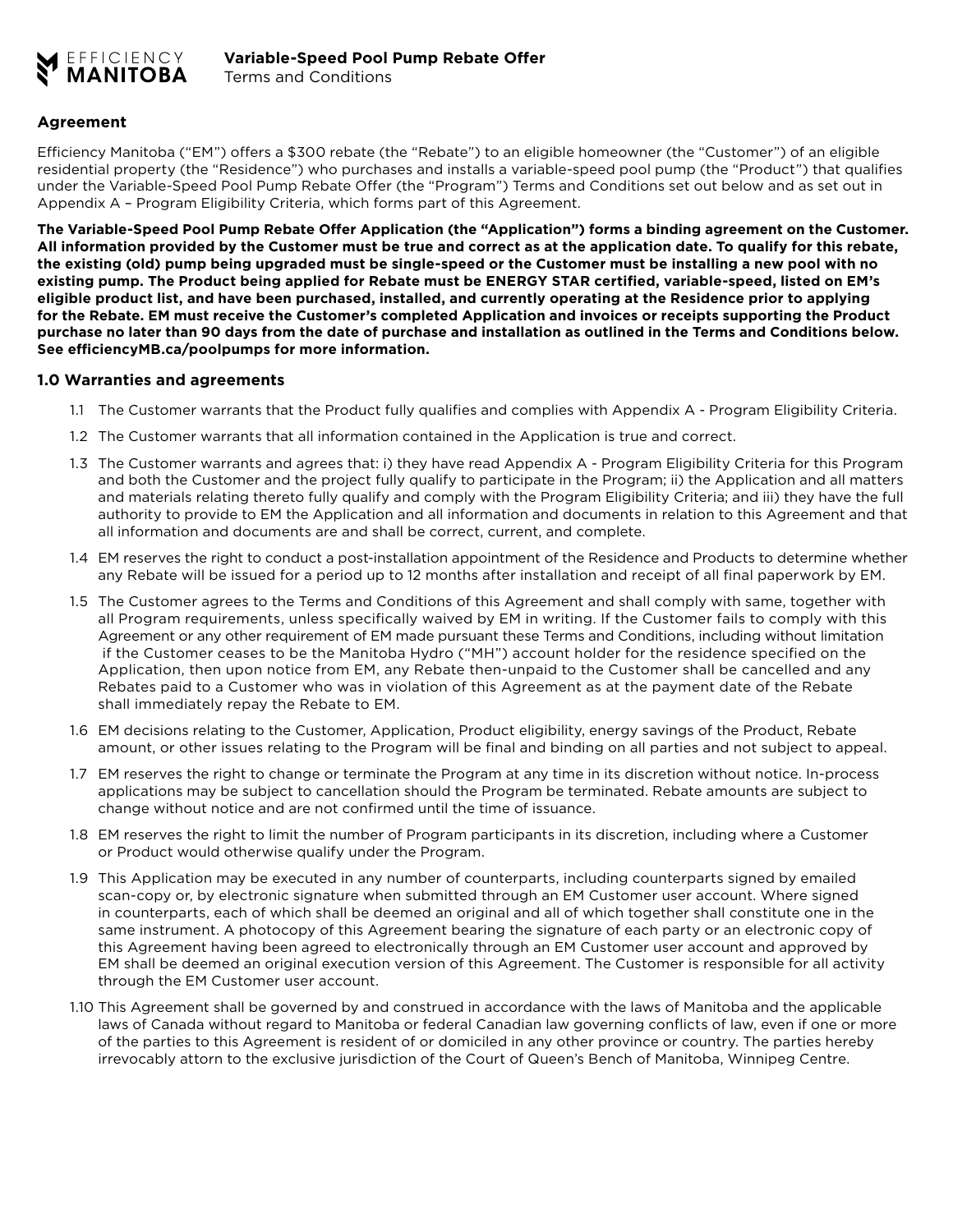## **2.0 Installation requirements**

The Customer shall ensure that:

- 2.1 The Product meets the requirements set forth in the Appendix A Program Eligibility Criteria and be acceptable to the inspection authorities having jurisdiction.
- 2.2 The Product is installed and operational at the Residence listed on the Application prior to applying for the Rebate.
- 2.3 Product removed, transferred, or installed elsewhere from the Residence specified on the Application will not be resold, except for scrap purposes, without prior consent from EM.
- 2.4 The Product is accessible for any post-installation appointment; the Customer is in attendance for any such appointment; and a minimum of 24 hours notice is provided to EM as required to reschedule any appointments.
- 2.5 The Product is kept in place in the residence identified on this Application and is installed for a period of at least 36 months following installation.

## **3.0 Approvals and supporting documentation**

- 3.1 EM's issuance of a Rebate under this Program relates to the Customer's Program participation only and should not be interpreted to constitute consents, permits, or other approvals required for necessary installation associated with Program participation. The Customer shall obtain all necessary consents, permits, certificates, and other such approvals required by applicable laws, building codes, and standards to carry out the purchasing, installation, constructions, or use of the Product under the Program.
- 3.2 EM reserves the right to, at any time, request and verify that the Product has been installed in accordance with this Agreement, including without limitation by way of the Customer supplying EM with proof of purchase of materials, permits, or other documentation acceptable to EM. The Customer shall, as necessary, provide consents and authorizations, including without limitation, to its Contractor/Installer and Vendor or otherwise as necessary to provide for direct communication with EM for these purposes.
- 3.3 The completion of an Application in no way binds EM to grant or pay a Rebate where the rebate Terms and Conditions have not been met, or information in an Application is determined by EM to be inaccurate or incorrect.
- 3.4 Efficiency Manitoba is not responsible for any late, lost, incomplete, illegible, misdirected, stolen, delayed, damaged, destroyed applications or other failures or circumstances affecting, or disrupting the submission of any applications.
- 3.5 The Application must be completed in full and received by EM accompanied with all required supporting invoices and receipts for which the Customer is claiming a Rebate, all in accordance with the Program Terms and Conditions within 90 days of the purchase and installation date. The accompanying invoice must show the following:
	- a. purchase date;
	- b. name of the retailer or supplier;
	- c. Product make and model name and number;
	- d. Product price (excluding labour, financing charges, delivery fees, taxes, and warranty fees) (the price must be greater than the Rebate amount); and
	- e. proof of full payment.

### **4.0 Tax implication**

4.1 EM is not responsible for any tax liability imposed on the Customer as a result of any payment of the Rebate.